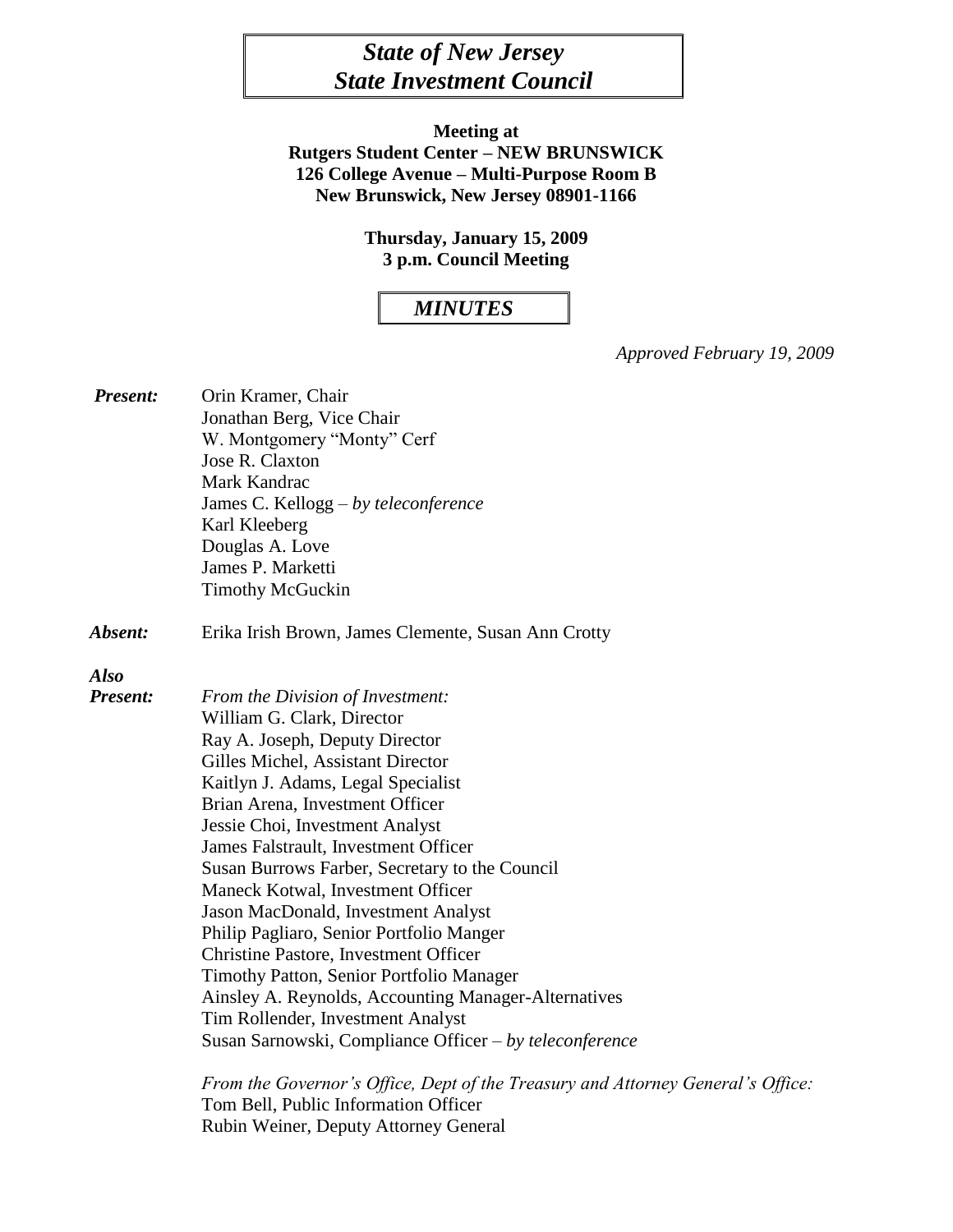## *State of New Jersey Meeting January 15, 2009* **State Investment Council MINUTES**

Page 2

*Other Invitees:* Pete Keliuotis, Strategic Investment Solutions (SIS) Stephen Nesbitt, Cliffwater Daniel Stern, Cliffwater

*Members of the Public:*  William Bauer Vonda Brunsting, SEIU Terrence Dopp*, Bloomberg* Valerie Kazhdan, NJEA Michael Kollar, Macquarie Capital (USA) Inc. Dr. Mary Ann Mesics, DOE Anthony F. Miskowski Clayton Mull, SCREA Rae Roeder, President CWA Local 1033 Rick Rollins, Bank of New York Mellon Michael Rubino Jim Shanley, Bank of New York Mellon Dominic Williams, SEIU

### *I. Call to Order*

Chair Kramer called the meeting to order at 3:05 p.m.

### *II. Notice of Meeting*

Secretary Burrows Farber reported that notice of the meeting scheduled for January 15, 2009 was sent by mail deposited in the post office, by facsimile and email on January 2, 2009. A copy of the notice is on file as posted in the Division and sent to the Council, the **Times of Trenton**, **The Star-Ledger**, the **Bergen Record**, the **Courier Post** and the Secretary of State.

### *III. Approval of Minutes*

Minutes of the regular meeting of the Council held on December 18, 2008 were approved on a motion by Mr. Claxton, seconded by Mr. Cerf. The motion was unanimous, with Mr. Kellogg, Mr. Kandrac and Mr. Marketti abstaining.

### *IV. Reports of Director Clark*

*A. Memorandum from Director Clark to the Council, dated January 9, 2009, entitled "Investment Reports."*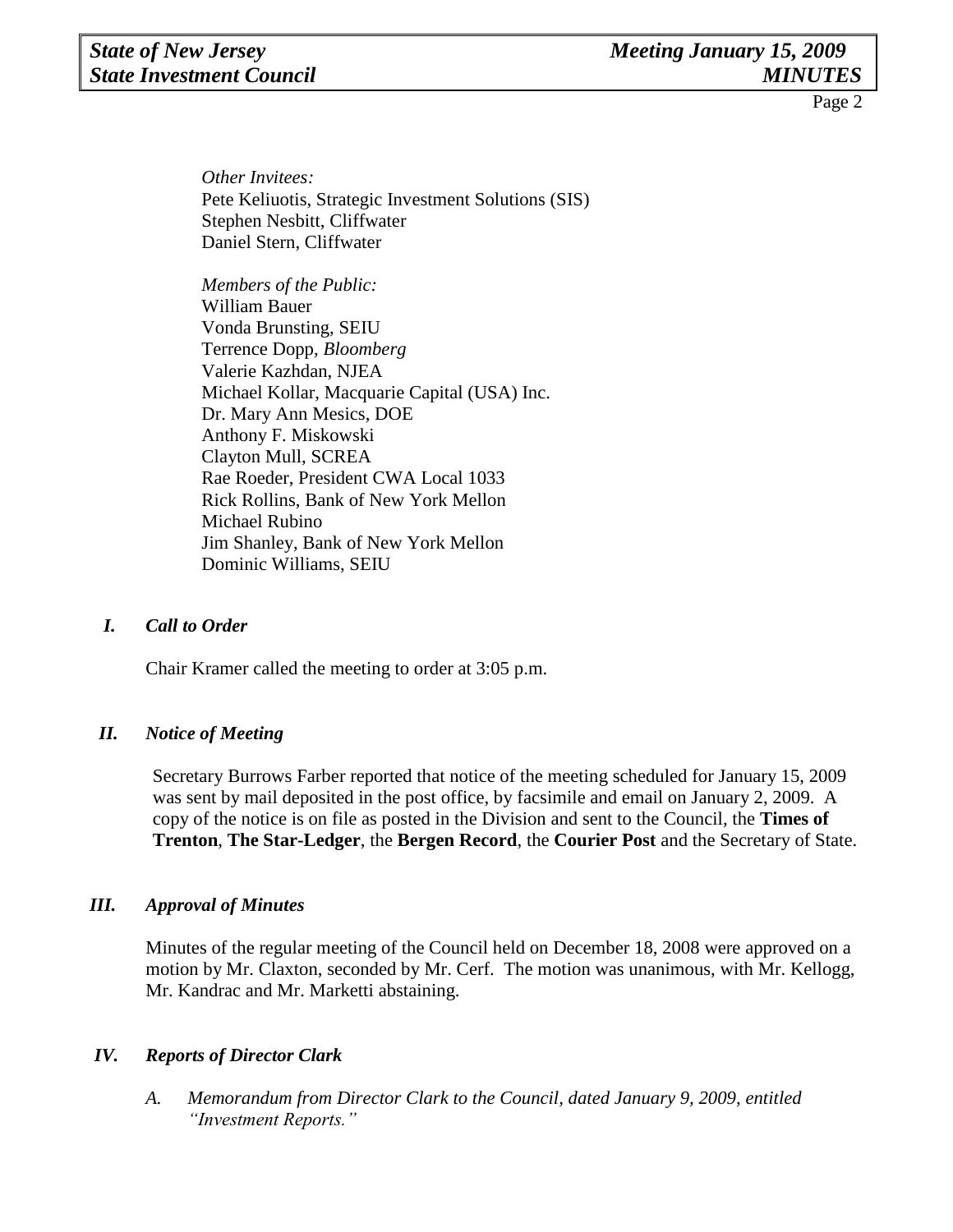Director Clark reported that the pension fund had a good month in December, with a value of \$63.9 billion, up 6.6 percent and \$3.3 billion over the previous month. The Standard and Poor's 1500 index was up only 1 percent in this same period. He said the two primary drivers of the month's performance were decisions to significantly increase the fund's holdings in corporate bonds, which returned 11 percent for the month, and decisions made with regard to common stock and especially international stocks, which were up 8 percent for the month compared with 6 percent for the market.

Investment Officer Arena said the domestic equities portfolio returned 2.2 percent for the month against a 1.5 percent return for the portfolio's benchmark. He said the portfolio remained down by -28.2 percent for the fiscal year-to-date period as a result of 2008 market losses, but still remained ahead of market performance and indices. He said the fund had used some indexing strategies (i.e. exchange traded funds) in December in order to move in and out of the market more quickly as opportunities arose.

Director Clark introduced Deputy Director Ray Joseph, who joined the Division in November, and credited him as being instrumental in the identification of recent bond opportunities that had provided the fund with lower risks and equity-like returns in December.

Chair Kramer noted that the pension fund's underweight position in financials during calendar year 2008 had created about 1.5 percent of value for the fund relative to market benchmarks. He also noted that the Standard and Poor's 1500 Index was down 36.6 percent for calendar year 2008, while financials in this index were down 52.2 percent. He noted the fund entered the current calendar year still heavily tilted against financial holdings relative to typical pension funds. Director Clark said the fund was about 50 percent underweight in the financials sector.

Assistant Director Michel said the same underweight position in financials applied to the international portfolio, too. He said the portfolio was up 8.2 percent in December, and that the fund had moved to eliminate its short-term bond exposure in yen.

Director Clark noted the numbers reported for private equity and real estate investment performance excluded anything that had occurred in these markets since September, as those numbers were not yet available consistent with industry reporting lags. He said it was obvious that the fourth quarter numbers when available would be in the negative range across the board.

Chair Kramer predicted the decreases in value for private equity and real estate would be dramatic for the fourth quarter. Director Clark agreed, noting that with common stocks down by 50 percent from their peak, it would be unrealistic to expect anything different in these areas.

Mr. Cerf said the move to long-duration commitments in corporate bonds appeared timely and correct, but cautioned that it should not be maintained at the expense of the fund's public equities holdings. Director Clark agreed, and noted that the shift toward corporate bonds was more tactical in nature, viewed as a medium-term opportunity while corporate bonds offered good value against stocks.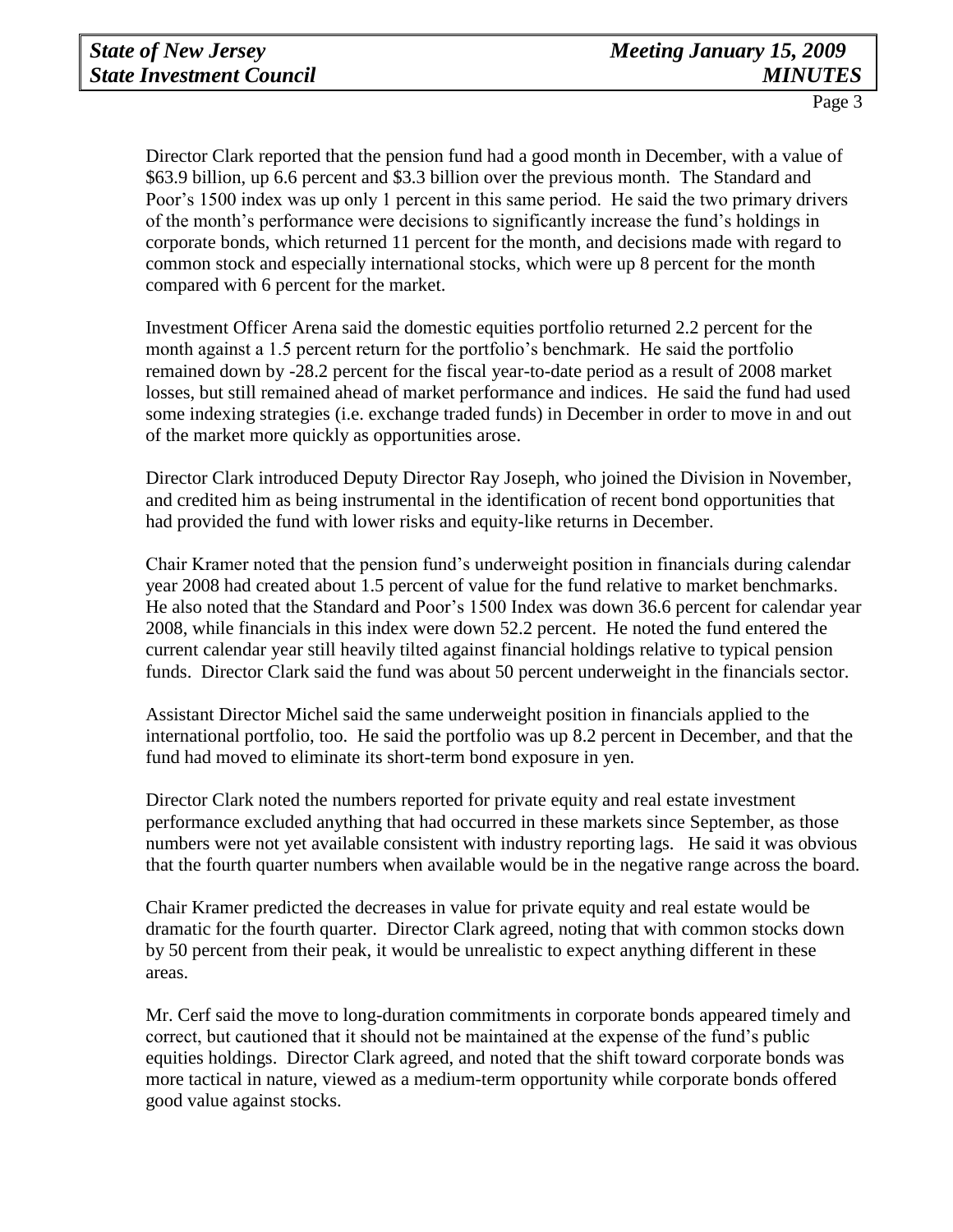Director Clark said the Cash Management Fund was yielding 1.42 percent, mainly because the fund had extended its maturities. He said because the fund is mostly in Treasury bills, that rate will continue to decline in line with market conditions.

Chair Kramer said that Mr. Marketti had previously initiated a discussion about additional forms of disclosure; he said that New Jersey was already in the upper 10 percent of funds in disclosure now, but that it would continue to do more. He said that the holidays had delayed introduction of additional information discussed at the last Council meeting that would be included beginning with February's Director's report. Chair Kramer noted the fund already reports the list of all its hedge fund holdings and performance to date. He said the Division followed conventional methods for presenting annualized returns, and that gross numbers were not meaningful. He said also that annualized returns would be provided.

Mr. Marketti questioned the performance indicated for the BlackRock fund on Exhibit 25A; the answer was deferred for full discussion under New Business. A brief discussion of hedge fund reporting practices followed, in which Chair Kramer and Mr. Stern of Cliffwater explained that hedge funds are not required to report performance to various entities that compile hedge fund indices, therefore there is no incentive for the poorer-performing funds to do so and the resulting indices that can be used for comparison are unrepresentative. Chair Kramer noted the same is true for equity indices; when a stock's returns go to zero, this number is excluded from the indices.

### *V. New Business*

#### *A. Alternative Investments*

*1.* Memorandum from Director Clark to the Council dated January 9, 2009, entitled "Reduced and Withdrawn Commitments to Alternative Investments Previously Presented to the Council."

Director Clark noted that the Council in December had approved a revised investment plan that reduced the pension fund's emphasis on alternatives given current market conditions. He said the Division had gone through the alternatives portfolio and was proposing a series of steps with the net effect of reducing or eliminating previously announced commitments, in order to permit a greater focus on credit-related opportunities and preserve flexibility for superior investment opportunities likely to be available throughout 2009.

He said the Division had decided to:

- Not close on a \$50 million direct commitment to Charterhouse Capital Partners IX.
- Reduce the size of commitments already closed with private equity funds managed by TPG, with a waiving of fees on the portion of capital that is reduced. The Division's commitment to TPG Partners VI was reduced from \$400 million to \$360; its commitment to TPG Financial Partners was reduced from \$100 million to \$75 million.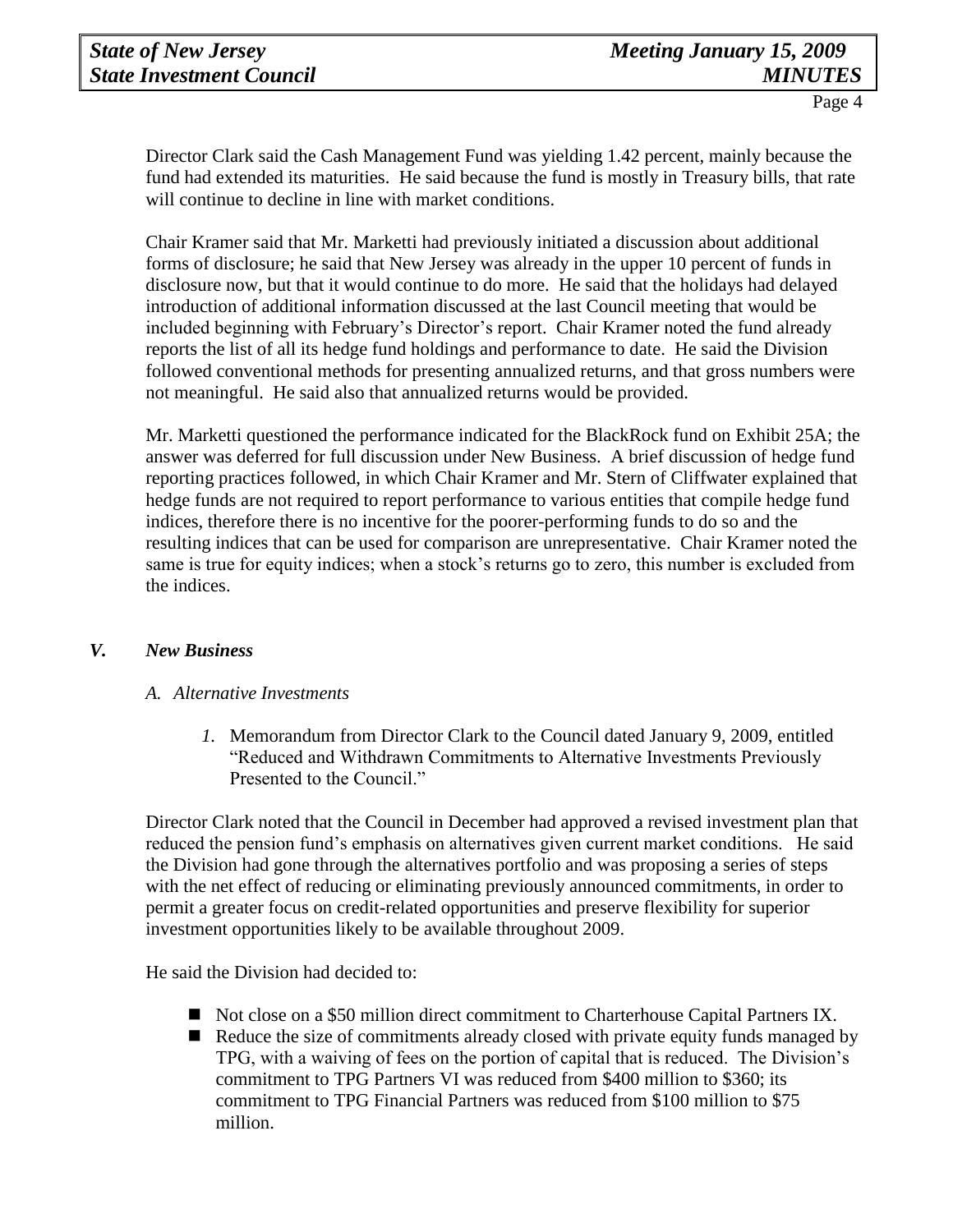- Not close on an additional \$100 million real estate commitment to AEW Core Property Trust, and a \$150 million real estate commitment to Morgan Stanley Real Estate Fund VII Global.
- Redeem its \$100 million commitment to the Black River Multi-Strategy Leveraged Fund at the next redemption date in March 2009; and to
- Accept proceeds from its \$100 million commitment to Satellite Fund II as that fund commences an orderly termination.

Mr. Claxton asked if it were possible to have another manager take on the Satellite assets for holding or liquidation purposes; Director Clark said that option was being explored. Mr. Kandrac asked if it were known how much of the original Satellite investment would be recouped; Mr. Stern said it would depend on market conditions at the end of the sale, but the proceeds would be something less than the original investment.

A brief discussion of the Madoff financial scandal followed. Director Clark said the pension fund would not have needed more than a few minutes to reject any Madoff investment as not meeting basic due diligence requirements.

A discussion of the planned redemption from the Black River Fund followed. Mr. Stern said the Division's decision followed a restructuring of the fund's portfolio and elimination of strategies that the Division was not comfortable with. In response to questions from the Council, he said the redemption date was made more secure by the decision of the fund's major investor not to redeem; that the Division felt the unwinding of the fund's teams posed an instability the Division did not want to be exposed to; and that the unwinding was nonetheless proceeding in an orderly manner.

Mr., Cerf noted that the turnover of managers as proposed by the Division represented normal and appropriate activities and validated that the alternatives program was both healthy and working.

### *VI. Reports of Director Clark, continued*

*B. Presentation by Strategic Investment Solutions on "Best Practices in Pension Fund Asset Allocation and Performance Measurement."*

Mr. Kelioutis of SIS presented research into pension fund best practices, noting the following key points:

- No large institutional investor is prepared to make huge strategic shifts at any one time, nor are markets prepared for such shifts. Institutional investors make their most effective adjustments working at the margins.
- Asset allocation has the biggest impact on total assets, since most fund increases come from returns not contributions
- Diversification has a positive impact in reducing fund risk
- Public pension funds fall under different reporting requirements than corporate pension funds.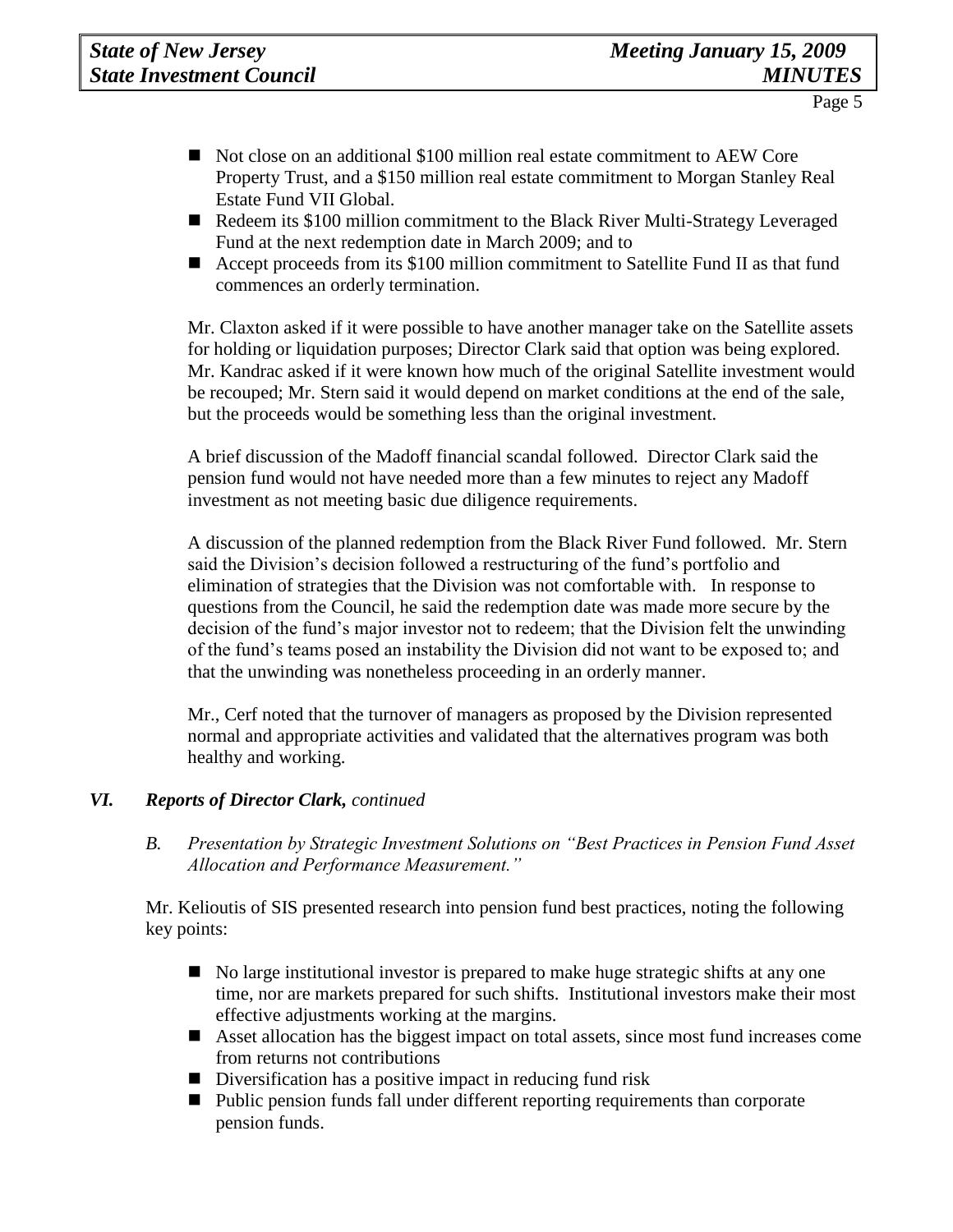In discussing the New Jersey fund's performance, Mr. Kelioutis noted:

- New Jersey was an "outlier" among public funds for many years because of its lack of alternative investments and limited diversification.
- New Jersey is not alone in embracing alternatives to improve investment diversification.
- In its asset allocation, New Jersey tends to be under the median fund target in domestic equities, over target in fixed income, and typical in its allocation to hedge funds.
- The pension fund would have lost an additional \$300 million without hedge fund diversification.
- $\blacksquare$  The 8.25 percent return estimated by actuaries was necessarily a long-term target for the portfolio, not a quarterly or even annual target.

Director Clark noted the full presentation would be posted to the Division's website. It is also attached to the official copy of these minutes.

Mr. Marketti asked to be referred to empirical studies demonstrating a strong correlation between volatility and returns. Mr. Kelioutis said he would provide Mr. Marketti with a list of such studies; Mr. Cerf said he would also send this research to Mr. Marketti.

Dr. Love commended the presentation for capturing three critical macro ideas: the difference in valuation standards for the private and public sectors; the risk and return arguments for lengthening durations in the bond portfolio; and the downside of depending upon standard deviation as a sole measure of risk.

Mr. Kelioutis also noted a handout prepared by SIS summarizing transparency among the nation's 64 largest public funds. He noted that New Jersey was one of only seven funds publishing monthly fund values. New Jersey was one of only three public funds that publish monthly fund returns in addition to asset allocations.

*C. Overview of the Fixed Income Portfolio presented by Senior Portfolio Managers Timothy Patton and Philip Pagliaro.*

This presentation was deferred to the February meeting in the interests of time.

*D. Verbal report of Director Clark regarding Division employees' compliance with Departmental Code of Ethics.*

Director Clark reported all Division employees were in compliance for the year in the required disclosure of personal investments and filings related to personal investment activity. He acknowledged Compliance Officer Sarnowski's contribution to this performance in conducting group meetings for all Division employees on disclosure requirements.

## *VII. Committee Reports*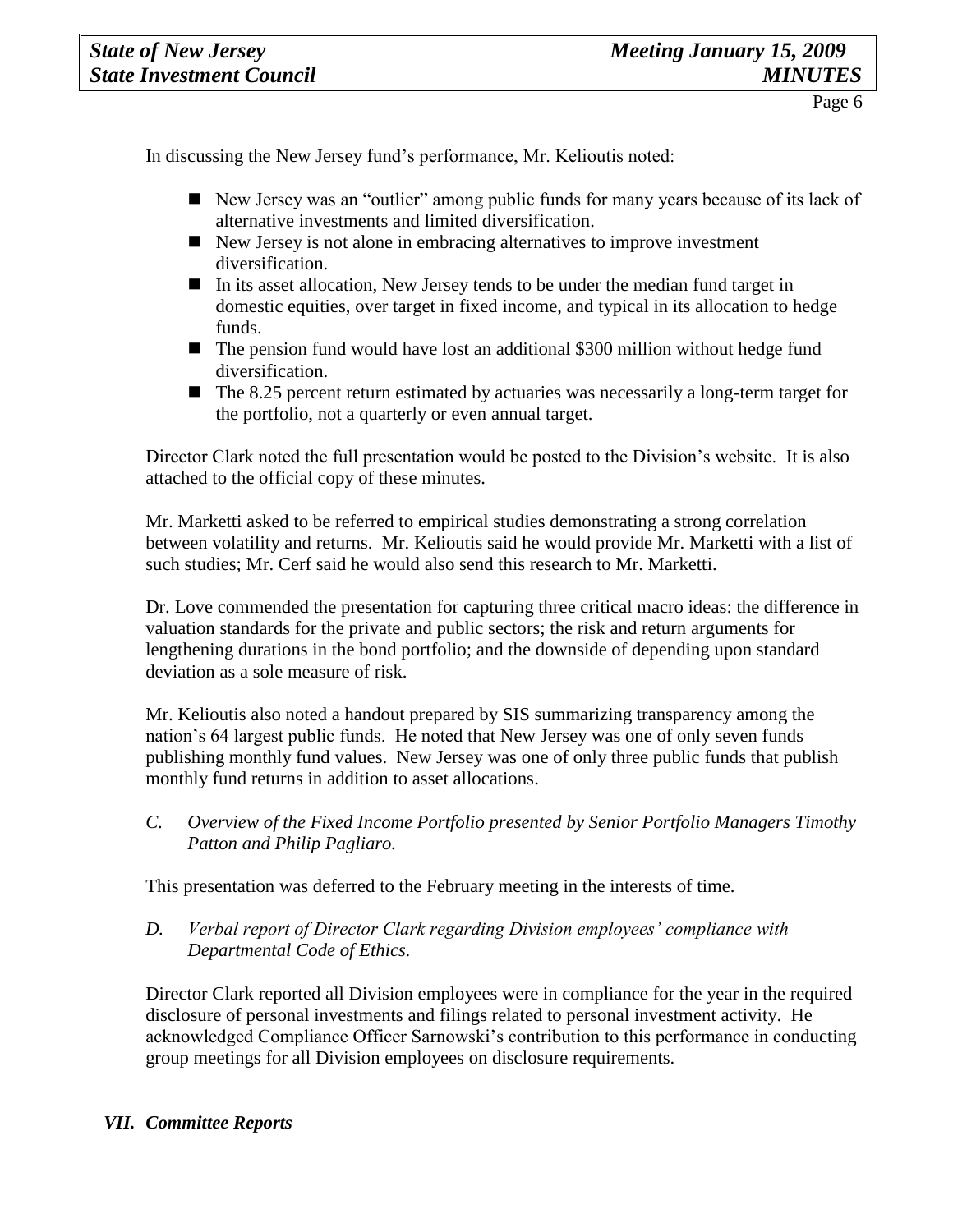Page 7

There were no Committee reports.

#### *VIII. Pending Matters.*

There were no pending matters.

#### *IX. New Business, continued*

- *B. For the Information of the Council*
	- 1. Verbal report by Director Clark on Division efforts to address the August 2008 Appellate Court decision on external managers.

Director Clark said there had been several meetings with the unions regarding implementation of the court's decision and the discussions were extremely productive. He said another 30-day stay of the decision was likely and was supported by both parties.

2. Memorandum from Director Clark to the Council dated January 9, 2009, entitled "2008 Report on Northern Ireland" for filing with the Governor and Legislature."

Director Clark said the report was required by 1980s legislation that had no sunset, and there were no issues to report on the Division's investments with ties to Northern Ireland.

3. Memorandum from Chief Administrative Officer Burrows Farber to the Council, dated January 9, 2009, entitled "Investment News Clips for January 2009 Council Meeting."

The memo was noted without discussion.

#### *X. Public Comment*

Two members of the public who had submitted speaker request forms prior to the meeting were invited to address the Council.

Mr. Tony Miskowski congratulated the Council on December's performance gains and the increase in assets held in corporate bonds. He asked for a copy of the Council's bylaws, and was told one would be provided. He questioned the brief reporting of shares in a company that had gone bankrupt. Director Clark said the Division had been the co-lead plaintiff in a class action suit against the company and had won its case. As a result, the Division had received shares of the company in settlement that had only entered the portfolio long enough to be sold immediately.